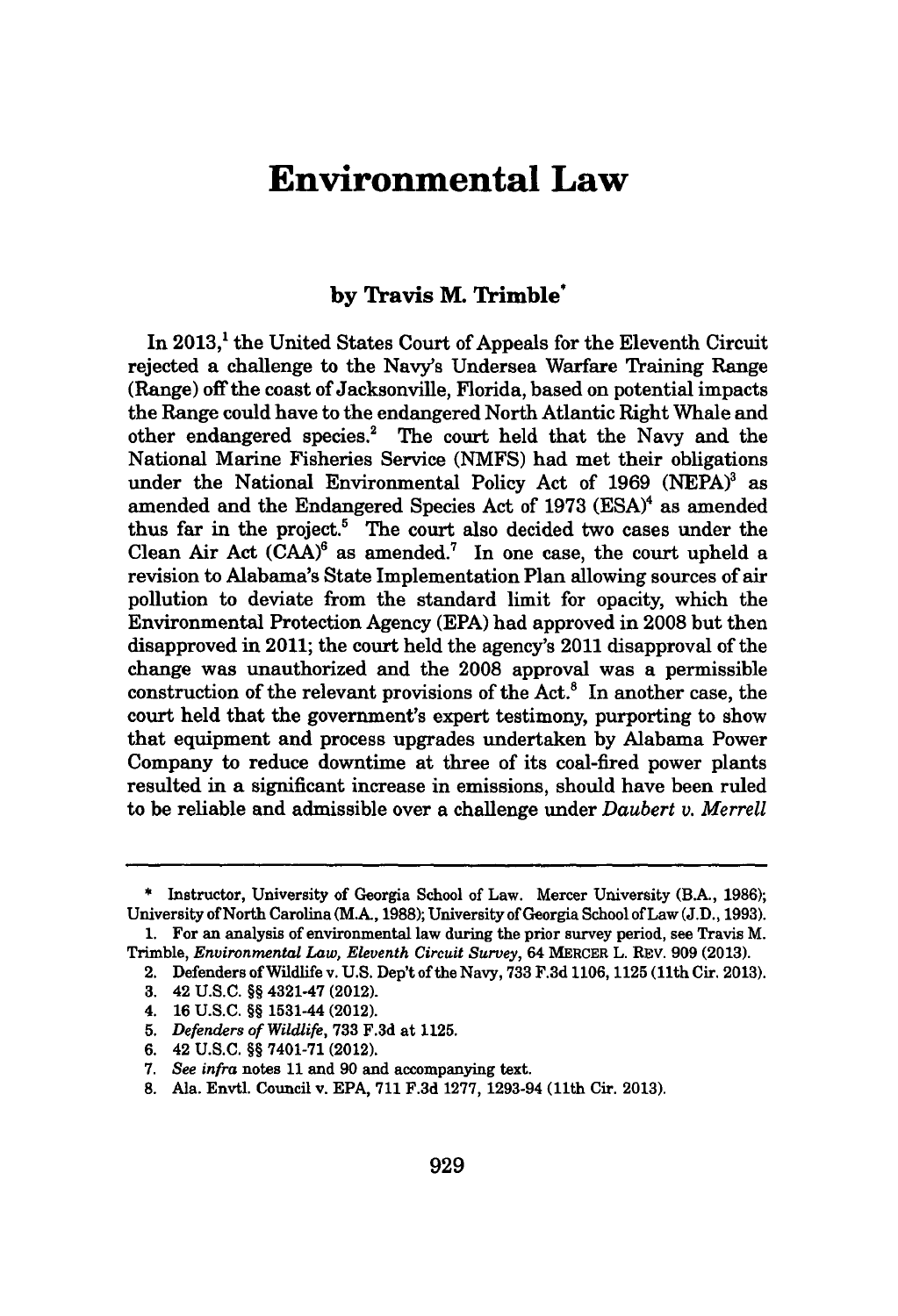*Dow Pharmaceuticals, Inc.,'* even though the plants were "cycling" plants and did not operate continuously at full capacity.<sup>10</sup>

## **I.** NATIONAL ENVIRONMENTAL POLICY ACT/ **ENDANGERED** SPECIES **ACT**

*In Defenders of Wildlife v. United States Department of the Navy,"* the Eleventh Circuit held that the Navy did not violate **NEPA** when it authorized construction of a Range without also authorizing the subsequent operation of the Range at the same time.<sup>12</sup> The court also held that the **NMFS** did not violate **ESA by** issuing a biological opinion on the impact to listed species of the Range without including an incidental take statement related to the Navy's operation of the Range, even though the opinion concluded that operation would likely adversely affect listed species, including the North Atlantic Right Whale."

In **1996,** the Navy announced its intention to build such a range in the Atlantic Ocean. The proposed range would consist of undersea, fiberoptic telecommunications cables and up to **300** nodes over a 500-squaremile area. The nodes transmit and receive acoustic signals from ships and submarines operating in the range. The Navy originally considered and evaluated several sites off the Atlantic coast in **2005,** and three years later, it issued a revised draft Environmental Impact Statement (EIS), proposing to build the Range **fifty** nautical miles off Jacksonville, Florida. The Navy chose this location because of extensive operations it already had in the area that would provide support for the Range.<sup>14</sup>

Among the environmental concerns the Navy considered in its final EIS, issued in **2009,** was the impact the Range would have on the North Atlantic Right Whale, of which only **300** to 400 remain, and whose only known calving grounds is located within the Range. The EIS addressed the project in two phases: the construction of the Range, which was to begin in **2009** and last into 2014; and the operation of the Range, which would commence sometime between **2018** and **2023.** The **EIS** concluded that the impact of construction on the whale would be minimal. The EIS also concluded that operation of the Range would not increase ship traffic in the area over pre-existing levels (because the Navy already

**11. 733 F.3d 1106** (11th Cir. **2013).**

**<sup>9. 509</sup> U.S. 579 (1993).**

**<sup>10.</sup>** United States v. Ala. Power Co., **730 F.3d 1278, 1288** (11th Cir. **2013).**

<sup>12.</sup> *Id.* at **1125.**

**<sup>13.</sup>** *Id.* at **1118-19.**

<sup>14.</sup> *Id.* at **1109-10.**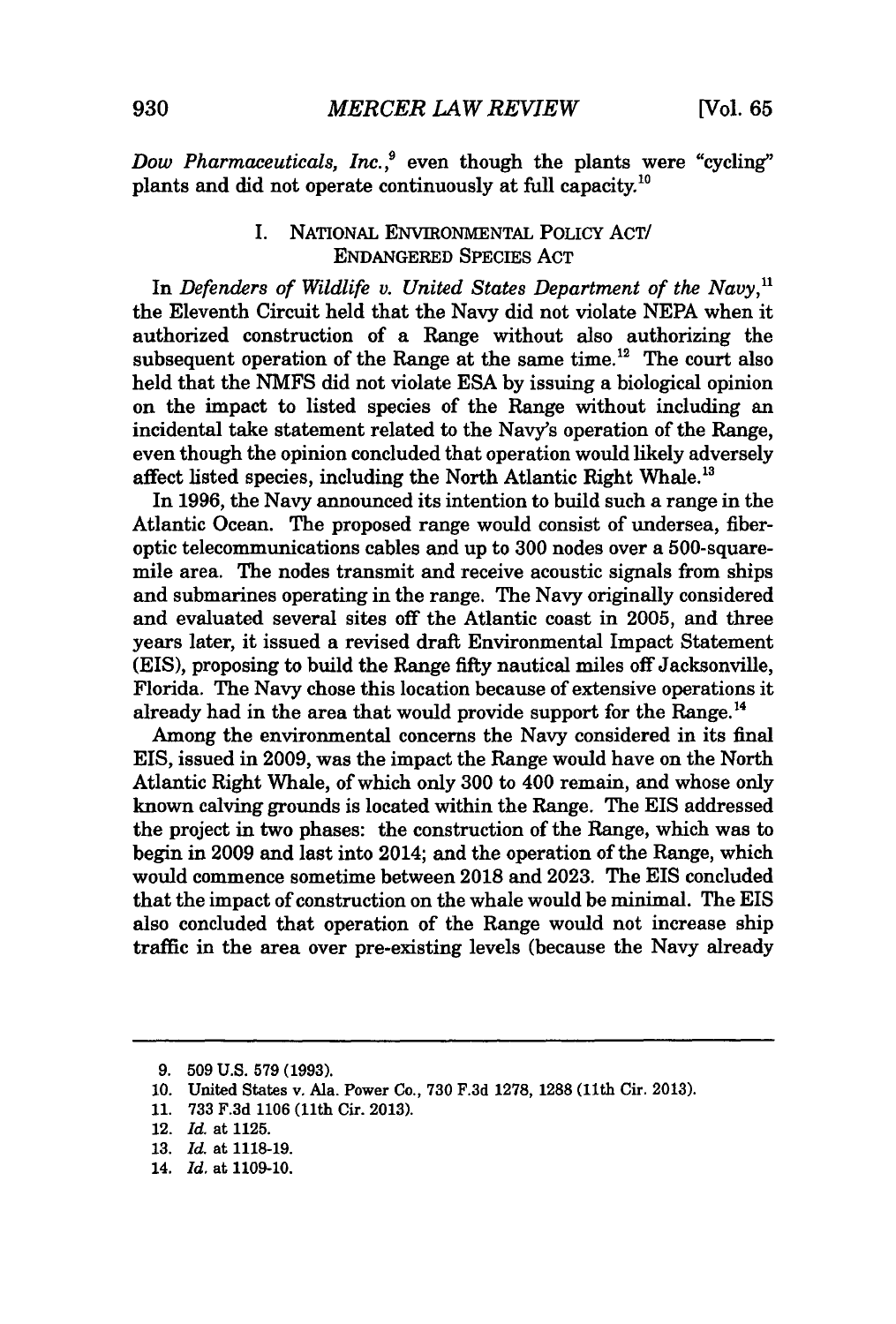conducts anti-submarine warfare training in the area). The EIS itself was not challenged in this case.<sup>15</sup>

To fulfill its obligation under the **ESA,** the Navy also consulted with the **NMFS** concerning potential threats to endangered species posed **by** the Range, including the whale and sea turtle. In **2009,** after consultation with the Navy, the **NMFS** issued a biological opinion concluding that the construction of the Range would not adversely affect listed species, and that operation of the Range would likely adversely affect listed species, including the whale and the sea turtle, but would not jeopardize their continued existence. However, the **NMFS** did not issue an incidental take permit for the whale as part of its biological opinion at that time because an incidental take authorization for the whale would only be effective for five years, and one issued in **2009** would expire before operations began. The opinion stated that the **NMFS** would issue a new opinion including an incidental take statement for Range operation at that time.<sup>16</sup>

Based on its final NIS and the NMFS's biological opinion, on July **31, 2009,** the Navy issued a Record of Decision (ROD) announcing that it

**16.** *Id.* at **1113.** The **NMFS** is responsible for administering the **ESA** as to endangered or threatened marine species. *Id.* at **1111.** The **ESA** prohibits the "taking" of any endangered species, which includes harm to the animal itself, and also prohibits destruction of critical habitat. *Id.* at 1111-12. The **ESA** directs federal agencies to ensure that their actions are not likely to jeopardize the continued existence of, or destroy the critical habitat of, any listed species. 16 U.S.C. § 1536(a)(2). Part of this obligation includes consultation with the agency administering the **ESA** to determine whether harm to any listed species is likely. *Id.* Consultation is a two-phase process: the agency proposing an action first prepares a biological assessment to determine whether an action 'may affect" a listed species. *Defenders of Wildlife,* **733 F.3d** at 1112. If so, the acting agency must enter formal consultation with the expert agency, which then issues a biological opinion discussing in detail potential adverse effects the proposed action will have on listed species, stating whether the proposed action "is likely to jeopardize the continued existence of listed species or result in the destruction or adverse modification of critical habitat," and if so, what steps the acting agency must take to mitigate those effects.  $Id$ . (quoting 50 C.F.R.  $\S$  402.14(g)(4) (2014)). Further, if, in its biological opinion, the expert agency determines that the proposed action will not jeopardize listed species but that the action may result in some incidental taking of such species, the opinion must include a statement detailing the extent of the incidental taking and reasonable measures the acting agency must take to mitigate the incidental taking (known as an "incidental take statement"). *Id.* After an incidental take statement is issued, any take caused **by** the federal action in compliance with the statement is lawful. *Id.* Relevant to listed marine species, the Marine Mammal Protection Act of **1972 (MMPA), 16 U.S.C. §§ 1361-62, 1371- 89,** 1401-17, 1421-23h (2012), allows incidental taking of small numbers of listed species during periods of not more than five consecutive years. *Id.* at **1112-13;** *see also* **16 U.S.C. §** 1371(a)(5). Thus, an incidental take statement for listed marine species is effective for five years after it is issued. *Defenders of Wildlife,* **733 F.3d** at **1112-1113.**

**<sup>15.</sup>** *Id.* at **1110-11.**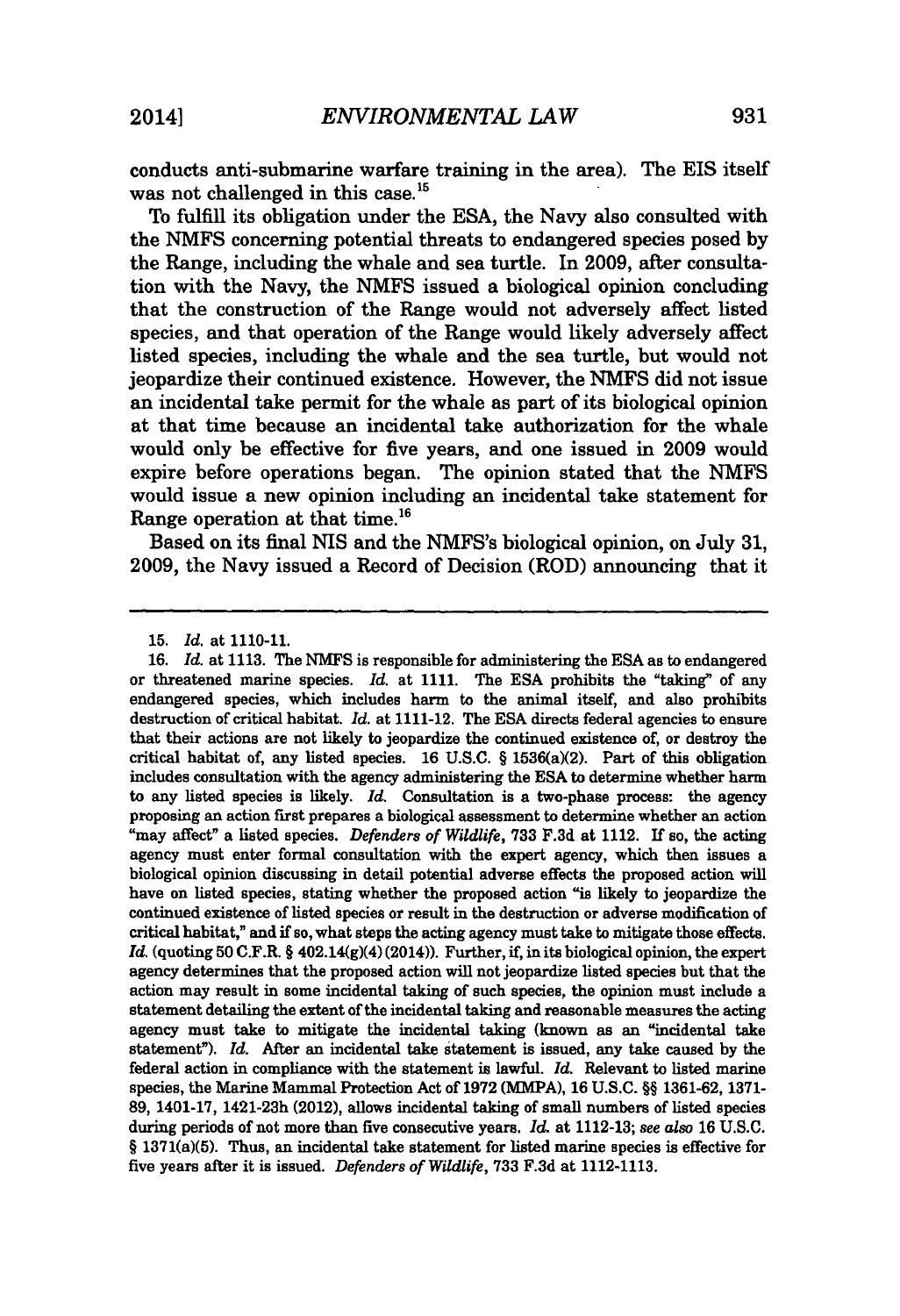would construct the Range at the Jacksonville site. The ROD stated that it applied to construction only, and that the Navy was deferring authorization of operation of the Range until it could determine more accurately when operation would begin, at which time it would seek an incidental take statement applying to operation.<sup>17</sup>

Defenders of Wildlife and other conservation groups (the plaintiffs) filed suit in 2010, claiming that the Navy's ROD authorizing construction of the Range and the NMFS's biological opinion did not comply with the **NEPA** and the **ESA** and were thus arbitrary and capricious."8 The gist of the plaintiffs' challenge arose from the bifurcated nature of the project and approvals for it: the plaintiffs claimed among other things that the Navy violated the **NEPA by** issuing a ROD for construction of the Range without issuing a ROD for operation; that **NMFS** violated the **ESA by** issuing a biological opinion that failed to address in sufficient detail potential adverse impacts on listed species of operation of the Range; and that the NMFS's biological opinion violated the **ESA by** failing to include an incidental take statement related to operation. The United States District Court for the Southern District of Georgia granted summary judgment to the Navy and NMFS on these issues.<sup>19</sup>

The Eleventh Circuit affirmed.<sup>20</sup> As to the Navy's ROD authorizing construction of the Range but not its operation, the court noted that while **NEPA** does require that an agency address related actions in a single EIS so as not to segment a project and thereby potentially prejudice environmental impact decisions about future stages of the project based on past expenditures, nothing in **NEPA** prohibits an agency from *authorizing* a project in stages.<sup>21</sup> The Navy had prepared an EIS that considered both construction and operation of the Range, which fulfilled its **NEPA** obligation, and the court held it was not prevented **by NEPA** from issuing a ROD authorizing construction

21. *Id.* at **1117.**

*<sup>17.</sup> Defenders of Wildlife,* **733 F.3d** at 1113-14.

**<sup>18.</sup>** *Id. at* 1114.

<sup>[</sup>An agency action may be found arbitrary and capricious: "where the agency has relied on factors which Congress has not intended it to consider, entirely failed to consider an important aspect of the problem, offered an explanation for its decision that runs counter to the evidence before the agency, or is so implausible that it could not be ascribed to a difference in view or the product of agency expertise."

*Id.* at **1115** (quoting Miccosukee Tribe of Indians v. United States, **566 F.3d 1257,** 1264 (11th Cir. **2009)).**

*<sup>19.</sup> Id.* at **1115.**

<sup>20.</sup> *Id.* at **1125.**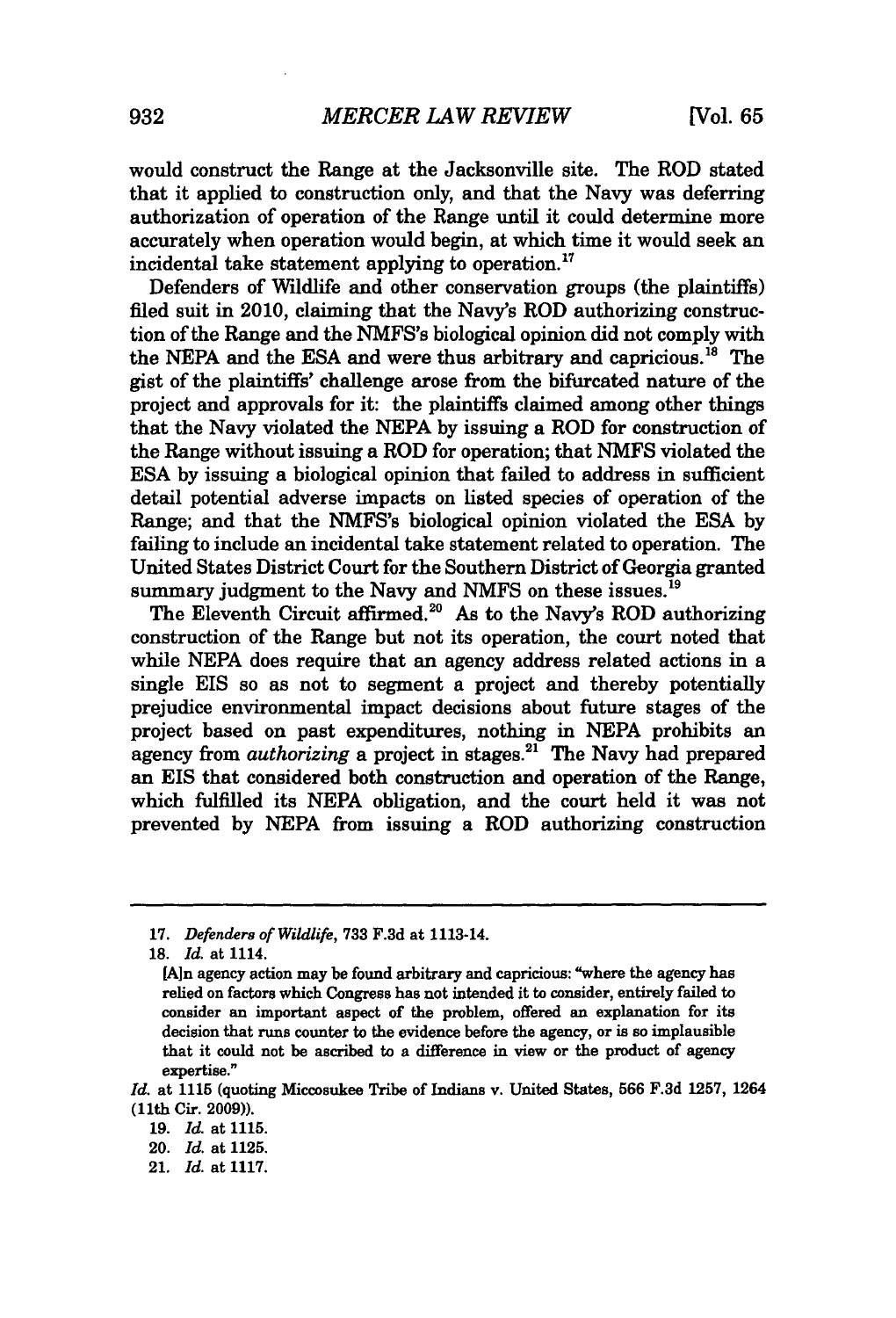without also authorizing operation at the same time.<sup>22</sup> While a NEPA regulation related to RODs does prohibit an agency from taking any action before issuance of a ROD that would limit the choice of reasonable alternatives in the ROD, the court noted that as to construction of the Range, the Navy had issued the ROD before entering into a contract for construction, and thus did not violate the regulation. $23$  Further, the court noted that nothing in the record suggested that the Navy did not plan to consider alternatives for operations in the Range in order to minimize impacts on the whale or other listed species.<sup>24</sup>

Next, the court held that the **NMFS's** biological opinion did address in detail the potential impact on listed species of the operation of the Range, and the court noted that the opinion concluded that while construction would not affect listed species, operation of the Range would likely adversely affect the North Atlantic Right Whale, although it would not jeopardize its existence.<sup>25</sup> The court rejected the plaintiffs' argument that the NMFS's analysis of the Range's operation was not unique to the Range and therefore not "meaningful" because it relied on the results of NMFS's prior analyses of the impact on listed species of the Navy's anti-submarine training activities in a larger area off Jacksonville that would include the Range.<sup>26</sup> The court concluded that the agency's reliance on its past opinions did not undermine its opinion regarding the impact of the Range on the whale and other listed species because the previous analyses "also clearly considered the specific types of training proposed for the  $[Range]$ ."<sup>27</sup> The court also pointed out that any potential impacts of the operation of the Range that the **NMFS** could not take into account due to lack of information at the time of its opinion, would be analyzed again when the Navy and the agency conferred for the subsequent biological opinion just prior to commencement of operations.<sup>28</sup> The court declined to adopt the position of courts in the Ninth Circuit that a biological opinion must be "coextensive in scope" with the entire project to satisfy the **ESA.2 "** The court noted that nothing in the ESA required such a rule.<sup>30</sup> The court also concluded that even if it were to adopt such a rule, the NMFS's biological opinion in this case did consider both construction and

22. *Id.* **23.** *Id.* 24. *Id.* **25.** *Id.* at **1122-23. 26.** *Id.* at **1119. 27.** *Id.* **28.** *Id.* at 1120-21. **29.** *Id.* at 1121. **30.** *Id.*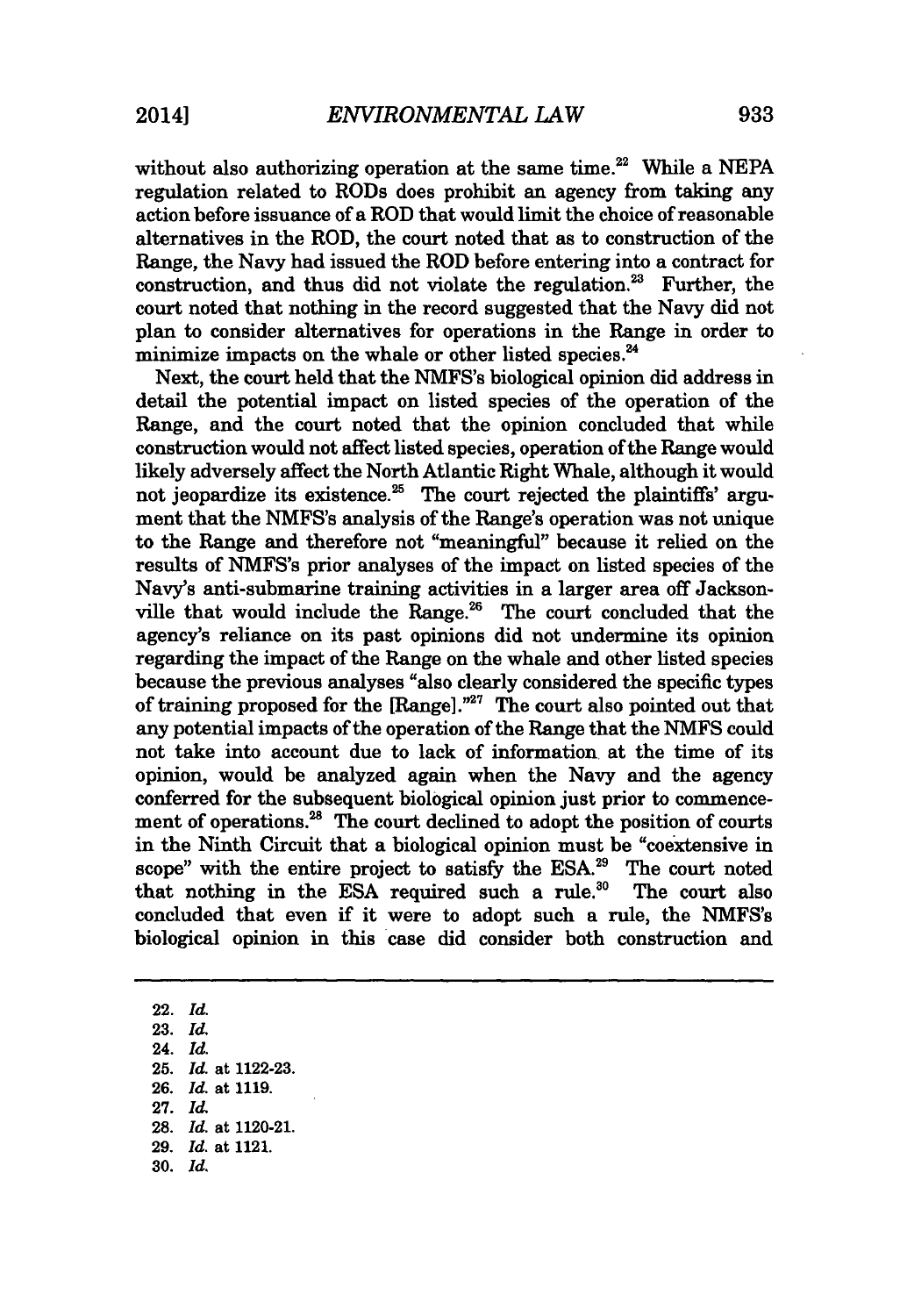operation of the Range based on all information available to it at the time of the opinion.<sup>31</sup>

Finally, the court held that the NMFS's issuance of the biological opinion concluding that operation of the Range would likely adversely impact the whale, without also issuing an incidental take statement that would authorize incidental harm but also presumably require mitigation, was not arbitrary and capricious.<sup>32</sup> As to the whale, an incidental take statement would be authorized under the MMPA and would last only five years, and thus expire well before operation of the Range could begin.<sup>33</sup> Therefore, the court concluded that it was reasonable for the Navy and **NMFS** to agree to defer the incidental take statement until they entered consultation for a biological opinion prior to commencing operation. $34$  In part, the plaintiffs argued that because of the lack of an incidental take statement in the **2009** biological opinion, the Navy was not obligated to reinitiate consultation at all, because an incidental take statement must include a "trigger" requiring further consultation *if* the acting agency's actions result in a take greater than that authorized **by** the statement.35 The court noted, however, that the **2009** biological opinion addressed this problem **by** requiring the Navy to reinitiate consultation if even a single take occurred.<sup>36</sup> "Thus the current lack of an incidental take statement means that the trigger for reinitiating consultation is set to its strictest setting, not that there is no trigger. $n^{37}$ 

The court also addressed the plaintiffs' argument that, as to sea turtles, which are not mammals and thus do not fall within the provisions of the MMPA, there was no five-year limit on an incidental take authorization and thus no rationale for allowing the **NMFS** not to include an incidental take statement in the 2009 opinion.<sup>38</sup> The court concluded that it was neither arbitrary nor capricious for the agency to leave out the statement, given that the Navy had already committed to reinitiating consultation prior to the operation phase of the Range that would result in a new biological opinion that would cover the sea turtle.<sup>39</sup> Because the NMFS concluded that no take was likely during the construction phase and that operation of the Range would not

**31.** *Id.* **32.** *Id.* at **1123. 33.** *Id.* 34. *Id.* **35.** *Id.* at 1124. **36.** *Id.* **37.** *Id.* **38.** *Id.* **39.** Id.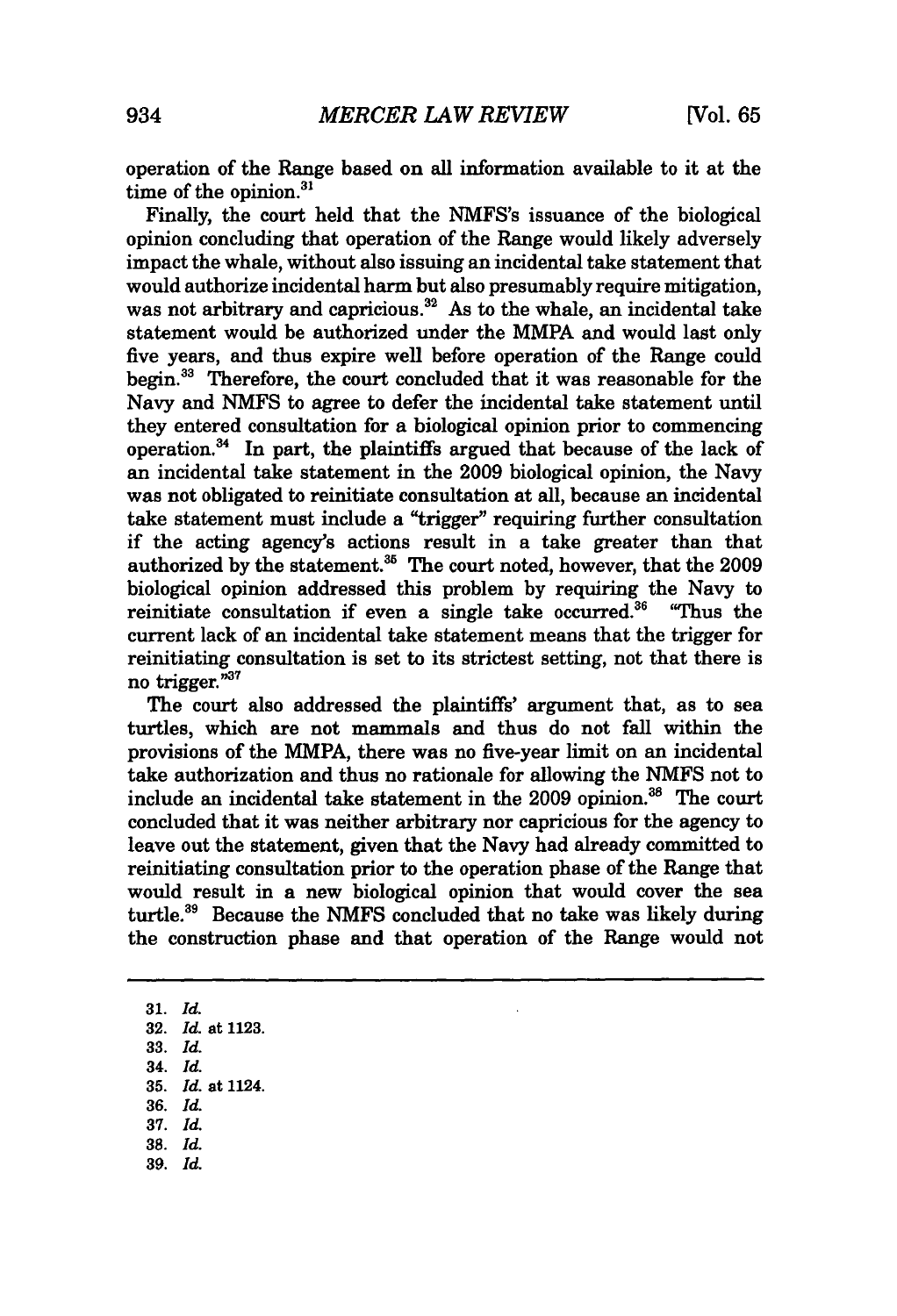proceed without a new biological opinion, no adverse effect on the turtle would occur before the agency issued another biological opinion, which could include an incidental take statement. $40$ .

## II. **CLEAN** Am **ACT**

In *Alabama Environmental Council v. Environmental Protection* Agency,<sup>41</sup> the Eleventh Circuit held that the EPA's disapproval in 2011 of Alabama's revisions to its Clean Air Act State Implementation Plan **(SIP),** which the **EPA** had previously approved in **2008,** was unauthorized, because the **EPA** failed to identify any error it made in connection with the **2008** approval, which was a required determination under *§* **110(kX6)** of the **CAA<sup>42</sup>**allowing for such a disapproval." The court also held that the **EPA** did not have inherent authority to reconsider the **2008** approval because such authority only exists in the absence of specific statutory procedures for such reconsideration, which existed under the CAA in this case.<sup>44</sup> Finally, the court held that the EPA's initial **2008** approval of the SIP revisions was valid, because the **EPA** concluded in **2008** that the revisions would not interfere with other requirements under the **CAA."**

The **CAA** establishes a two-part scheme for controlling air pollution: first, the **EPA** identifies air pollutants and formulates standards applicable to each (the National Ambient Air Quality Standards, or **NAAQS),** and second, each state develops a SIP to ensure that the standards are met within the state.<sup>46</sup> Under this system, "so long as, the ultimate effect of a State's choice of emission limitations is compliance with the **[NAAQS],** the State is at liberty to adopt whatever mix of emission limitations it deems best suited to its particular situation."<sup>47</sup> The **EPA** must approve a state's initial SIP, but once approved, it cannot be unilaterally modified **by** either the state or the **EPA."** Once approved, a SIP can be modified in a cooperative process between the state and the **EPA** that can be initiated in three ways: first, the state may voluntarily initiate the revision process under CAA  $\S$  110(a)(1);<sup>49</sup>

<sup>40.</sup> *Id. at* 1124-25.

<sup>41.</sup> **711 F.3d 1277** (11th Cir. **2013).**

<sup>42. 42</sup> **U.S.C. § 7410(kX6)** (2012).

<sup>43.</sup> *Ala. Envil. Council,* **711 F.3d** at **1290.**

<sup>44.</sup> *Id.*

*<sup>45.</sup> Id. at* **1293.**

<sup>46.</sup> *Id. at* **1280;** *see also* 42 **U.S.C. §§** 7409-10.

*<sup>47.</sup> Ala. Envtl. Council,* **711** F.3d *at* **1280** (quoting Train v. Natural Res. Def. Council, Inc., 421 **U.S. 60, 79 (1975)).**

<sup>48.</sup> *Id.*

<sup>49. 42</sup> **U.S.C. §** 7410(aX1).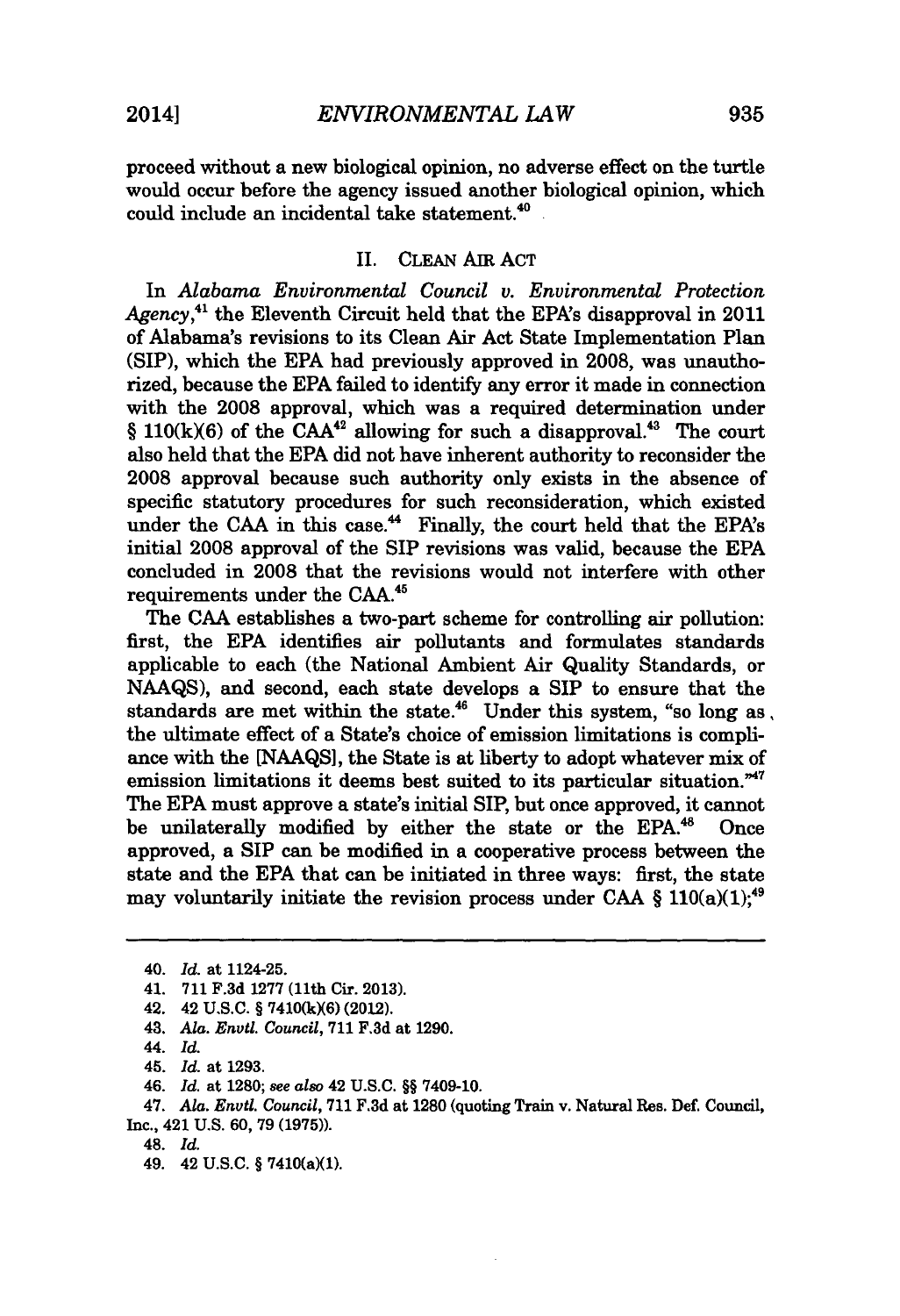second, the **EPA** can require a state to revise a SIP that the **EPA** determines to be "substantially inadequate" to attain or maintain the **NAAQS** and submit the revisions for **EPA** approval under **CAA** *§* **110(k)(5);so** and third, if the **EPA** determines that it took some action in connection with a SIP in error, it may revise the action pursuant to CAA  $\S$  110(k)(6).<sup>51</sup> Under CAA  $\S$  110(l), the EPA "shall not approve a **[SIP** revision] **if** the revision would interfere with any applicable requirement" of the **CAA.52**

The issue in this case involved Alabama's **SIP** limitations on opacity, that is, the measure of light blocked **by** an air emission. Opacity in turn is a measure of particulate emissions, a pollutant under the **CAA.** Alabama's SIP restricts opacity in emissions to 20%, with exceptions. Under one relevant exception, a source's emissions may block up to 40% of light during one six-minute period every hour.<sup>53</sup>

In **2003,** Alabama proposed to revise its SIP to broaden this exception to allow sources with continuous opacity monitoring to produce emissions with up to **100%** opacity up to 2% of the time during any quarter that they are otherwise subject to the 20% limit. Alabama submitted this proposed revision to the **EPA** for approval. The **EPA** subsequently required Alabama to make certain changes to the revision to ensure that emissions allowed under the exception would not exceed the overall emissions during the relevant time period that were allowed **by** existing law. Alabama made the changes sought **by** the **EPA,** and the **EPA** approved the SIP revisions in 2008.<sup>54</sup> The EPA found that the proposed revisions "would not increase the allowable average opacity levels.<sup>"55</sup> Thus, the requirement of CAA § 110(1) that the revisions not

*Id.*

**53.** *Ala. Envtl. Council,* **711 F.3d** at **1282.**

**<sup>50.</sup>** 42 **U.S.C. § 7410(kX5).**

**<sup>51.</sup> 42 U.S.C.** § **7410(k)(6).** Section **110(k)(6)** states:

Whenever the Administrator determines that the Administrator's action approving, disapproving, or promulgating any plan or plan revision (or part thereof), area designation, redesignation, classification, or reclassification was in error, the Administrator may in the same manner as the approval, disapproval, or promulgation revise such action as appropriate without requiring any further submission from the State. Such determination and the basis thereof shall be provided to the State and public.

**<sup>52.</sup> CAA § 110(1),** 42 **U.S.C.** *§ 7410(l); Ala. Envtl. Council,* **711 F.3d** at **1281.**

<sup>54.</sup> *Id.* at **1282-83.**

**<sup>55.</sup>** *Id.* at **1295** (Molloy, **J.,** concurring in part and dissenting in part) (quoting Approval and Promulgation of Implementation Plans: Alabama: Proposed Approval of Revisions to the Visible Emissions Rule and Alternative Proposed Disapproval of Revisions to the Visible Emissions Rule, 74 Fed. Reg. **50930** (Oct. 2, **2009)** [hereinafter Alabama: Proposed Approval] (to be codified at 40 C.F.R. pt. 52)).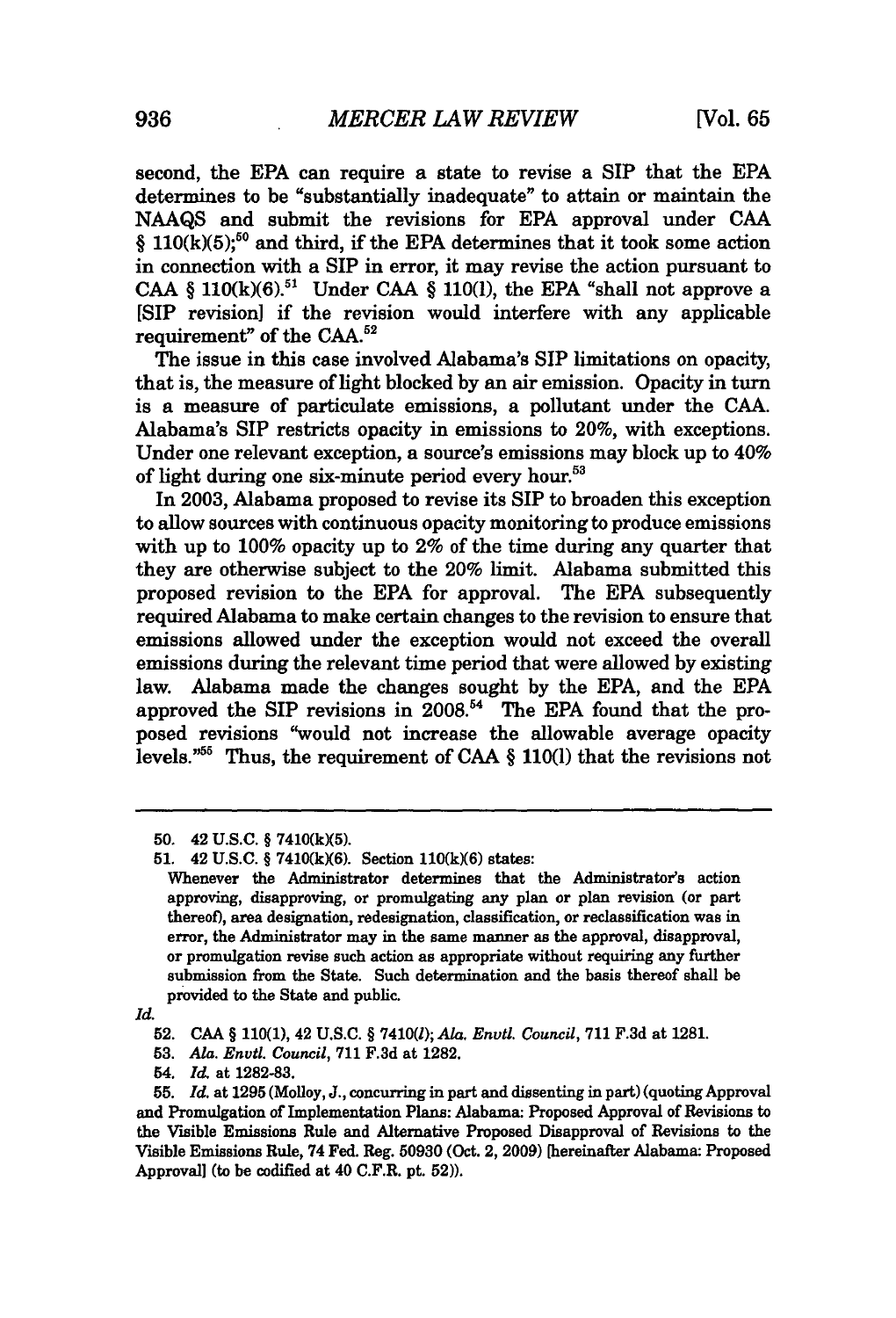interfere with applicable requirements under the **CAA** was satisfied, and the **EPA** found that it lacked the data necessary to determine what impact, if any, the revisions might have on particulate emissions. The plaintiffs' group requested that the **EPA** reconsider its decision, which was denied. $56$ 

In December **2008,** the plaintiffs' group filed a petition in the Eleventh Circuit challenging the **2008** approval and subsequently filed its second request for reconsideration with the **EPA.** The EPA's new regional administrator granted the request and in the court case sought a voluntary remand to the agency for reconsideration of its **2008** approval, which the court granted.<sup>57</sup>

In April 2011, the **EPA** published a final rule disapproving Alabama's SIP revisions, stating there was "a sufficient likelihood that [revisions] could allow increased mass emissions over what would have been allowed under the previously approved SIP rule."<sup>58</sup> The EPA also stated that it "no longer accepted 'that the average daily opacity limit is an appropriate or effective tool for evaluating the impact' of the revision on particulate matter emissions."59 In particular, the 2011 disapproval notice set out four reasons why opacity did not necessarily correlate to particulate emissions, including that "one may act independently of the other."<sup>60</sup>

Alabama Power Company then challenged the 2011 disapproval in an Eleventh Circuit petition, which was consolidated with the plaintiffs' pending challenge to the **2008** approval, in which Alabama Power and others had also intervened in support of the **2008** approval. Thus, before the court were both the EPA's approval of Alabama's SIP revisions in **2008** and the EPA's subsequent disapproval of those revisions in **2011.61** The **EPA** asserted that it had authority subsequently to disapprove the SIP revisions on three grounds: **(1) CAA** *§* **110(k)(6),** allowing the agency to reverse its previous action if it found the previous action was "in error; $m=52$  (2) its inherent authority to reconsider its

**60.** *Id.* at **1296** (Molloy, **J.,** concurring in part and dissenting in part) (quoting Alabama: Proposed Approval).

**61.** *Id.*

**<sup>56.</sup>** *Id.* at **1283-84** (majority opinion).

**<sup>57.</sup>** *Id.*

**<sup>58.</sup>** *Id.* at **1285** (quoting Approval and Promulgation of Implementation Plans: Alabama: Final Disapproval of Revisions to the Visible Emissions Rule, **76** Fed. Reg. **18870, 18876** (Apr. **16,** 2011) [hereinafter Alabama: Final Disapproval] (to be codified at 40 C.F.R. pt. **52)).**

**<sup>59.</sup>** *Id.* (quoting Alabama: Final Disapproval, **76** Fed. Reg. **18884).**

**<sup>62.</sup>** *Id.* The **EPA** did not invoke **CAA § 110(k)(5)** as a basis for its 2011 disapproval; the court noted that it could not do so because it had never found that the **SIP,** including the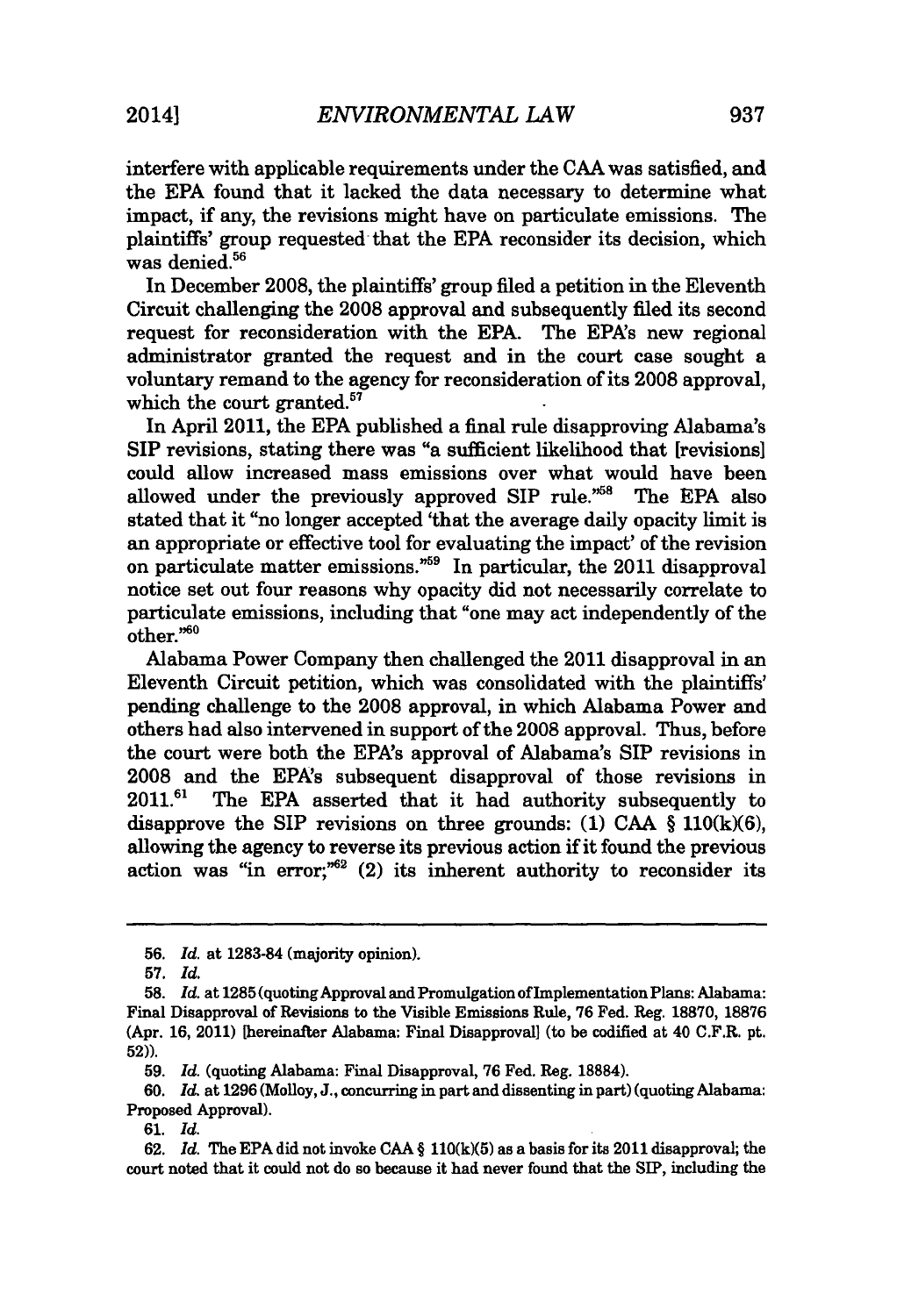decisions; and **(3)** the court's order remanding the **2008** revisions to the **EPA** in the plaintiffs' initial challenge to the EPA's **2008** approval of the revisions.<sup>63</sup>

The Eleventh Circuit held that the 2011 disapproval of the SIP revisions was not authorized **by** law and upheld the **2008** approval." First, the court held that the EPA's 2011 disapproval was not authorized **by CAA § 110(k)(6)** because the **EPA** did not make a determination that the action it was disapproving-that is, its **2008** approval of the revisions—was done in error. $65$  The court held that the "plain language" of the statute" requires that the **EPA** determine that it made an error in reaching its prior decision in order to invoke its authority under the statute to revise the prior decision, and went on to conclude that the **EPA** "has been unable to point to a determination of the error committed in the 2008 approval."<sup>66</sup> The court noted that the agency needs to make an "explicit," "clearly articulated," and "affirmative" error determination in its notice of intent to revise an earlier decision in order to invoke its authority under *CAA §* **110(k)(6),** stating that the court would not "speculate" on or "be compelled to guess at" the precise error the agency relied on.<sup>67</sup>

Second, the court rejected the EPA's argument that it had inherent authority to revise an earlier decision, holding that such authority does not exist where Congress has provided a specific mechanism to make such a determination, as it had in CAA  $\S$  110(k)(6).<sup>68</sup> The court noted

*67. Id.* at **1287-88, 1290.** The dissenting judge, comparing language in the **2008** approval with that in the 2011 disapproval, noted that in **2008** the **EPA** determined that the revisions would not affect any applicable attainment requirement under the **CAA,** a finding it was required to make under **CAA § 110(l),** while in its 2011 disapproval the **EPA** noted that because of information showing the possible lack of correlation between opacity and particulate matter, it was no longer certain whether this was the case. *Ala. Envil. Council,* **711 F.3d** at **1296** (Molloy, **J.,** concurring in part and dissenting in part). The dissent argued that because the **CAA** required the **EPA** "to ensure that the proposed revision will *not* interfere" with applicable attainment requirements, the EPA's expressed uncertainty in the 2011 disapproval was tantamount to a determination that its **2008** decision was made in error. *Id.* The dissent acknowledged that the EPA's 2011 notice of disapproval "does not use the specific words 'error' or 'correction.'" *Id.* "And it does not provide an easy descriptor of the error or expressly invoke **[CAA] § 110(k)(6).** But, just as the majority does not require the **EPA** to intone 'magic words,' *[see Ala. Enutl. Council,* **711 F.3d** at **1290]** there is no reason why such omissions should doom the agency's action." *Id.*

**68.** *Ala. Enytl. Council,* **711 F.3d** at **1290** (majority opinion).

**<sup>2008</sup>** revisions, was "substantially inadequate" to maintain **NAAQS. 711 F.3d** at **1290** (majority opinion).

**<sup>63. 711</sup> F.3d** at **1286-87.**

*<sup>64.</sup> Id.*

**<sup>65.</sup>** *Id.* at **1287.**

**<sup>66.</sup>** *Id.*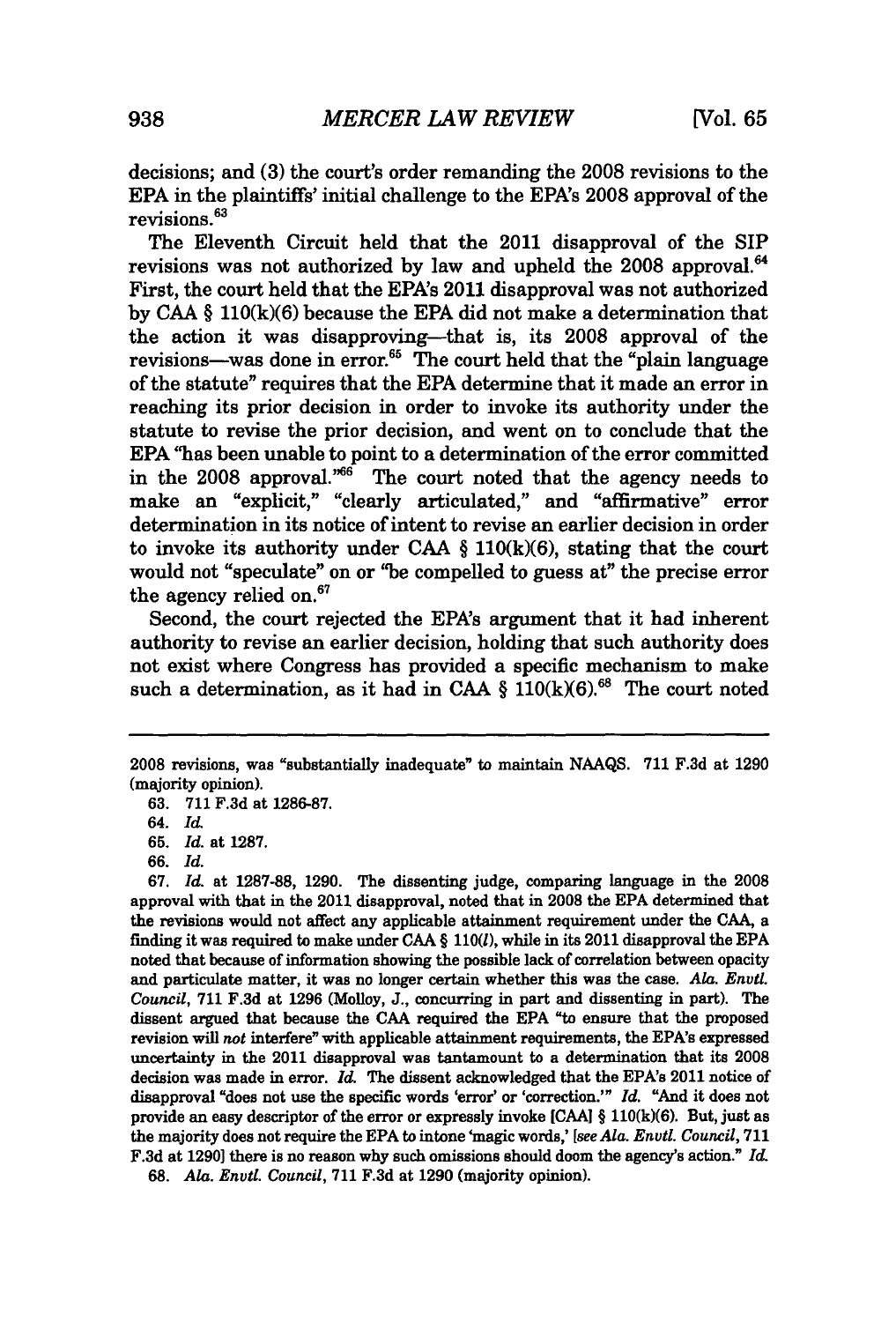that it had previously held that an agency did have such inherent authority to revise its decisions but only in the circumstance where Congress has not provided for such a procedure.<sup>69</sup>

Third, the court held that its order remanding the EPA's **2008** approval of the SIP revisions to the agency for further consideration did not provide independent authorization for the **EPA** to disapprove its  $2008$  approval.<sup>70</sup>

Next, the court turned to the plaintiffs' challenge to the **2008** approval of Alabama's SIP revisions." The **EPA** did not defend the **2008** approval in the present lawsuit, but Alabama Power, as intervenor, did.<sup>72</sup> The court upheld the 2008 approval of the revisions.<sup>73</sup> The court noted that under the standard of review applicable to an agency's interpretation of a statute dictated **by** *Chevron U.S.A. v. Natural Resources Defense Council, Inc.,"* where the statue is ambiguous, the court is required to defer to the agency's decision if it is based on a permissible construction of the statute.<sup>75</sup> The court concluded first that the **CAA** "does not directly speak to how a determination of interference is to be made," and second, given that conclusion, the court concluded that the EPA's finding in **2008** that the SIP revisions would not interfere with attainment requirements under the **CAA** was a "permissible" interpretation of "interference" under **CAA** *§* **110(1).76** The court noted that the **EPA** had concluded in the **2008** approval that approval of revisions was permitted under **CAA** *§* **110(l)** "unless the agency finds it will make air quality worse"<sup>77</sup> and that the revisions "would not interfere with either annual or 24-hour particulate matter **NAAQS,"<sup>78</sup>** even though it had also concluded that it could not determine what impact, if any, the revisions would have on particulate matter emissions." The court held that the EPA's interpretation of **CAA** *§* **110(l)** was permissible.<sup>80</sup> Ironically, the court stated that the EPA's 2011 interpretation of the statute, in concluding that it could no longer say

74. 467 **U.S. 837** (1984).

**77.** *Id.* at **1293** (quoting *Ky. Res. Council, Inc.,* 467 **F.3d** at **995).**

- **79.** *Id.* at 1284, **1293.**
- **80.** *Id.* at **1293.**

*<sup>69.</sup> Id.* (citing Gun **S.,** Inc. v. Brady, **877 F.2d 858** (11th Cir. **1989)).**

**<sup>70.</sup>** *Id.* at **1291-92.**

**<sup>71.</sup>** *Id.* at **1292.**

**<sup>72.</sup>** *Id.*

**<sup>73.</sup>** *Id.* at **1293.**

**<sup>75.</sup>** *Ala. Envtl. Council,* **711 F.3d** at **1292.**

*<sup>76.</sup> Id.* at **1292-93** (quoting **Ky.** Res. Council, Inc. v. **EPA,** 467 **F.3d 986, 995 (2006)** (internal quotation marks omitted)).

**<sup>78.</sup>** *Id.*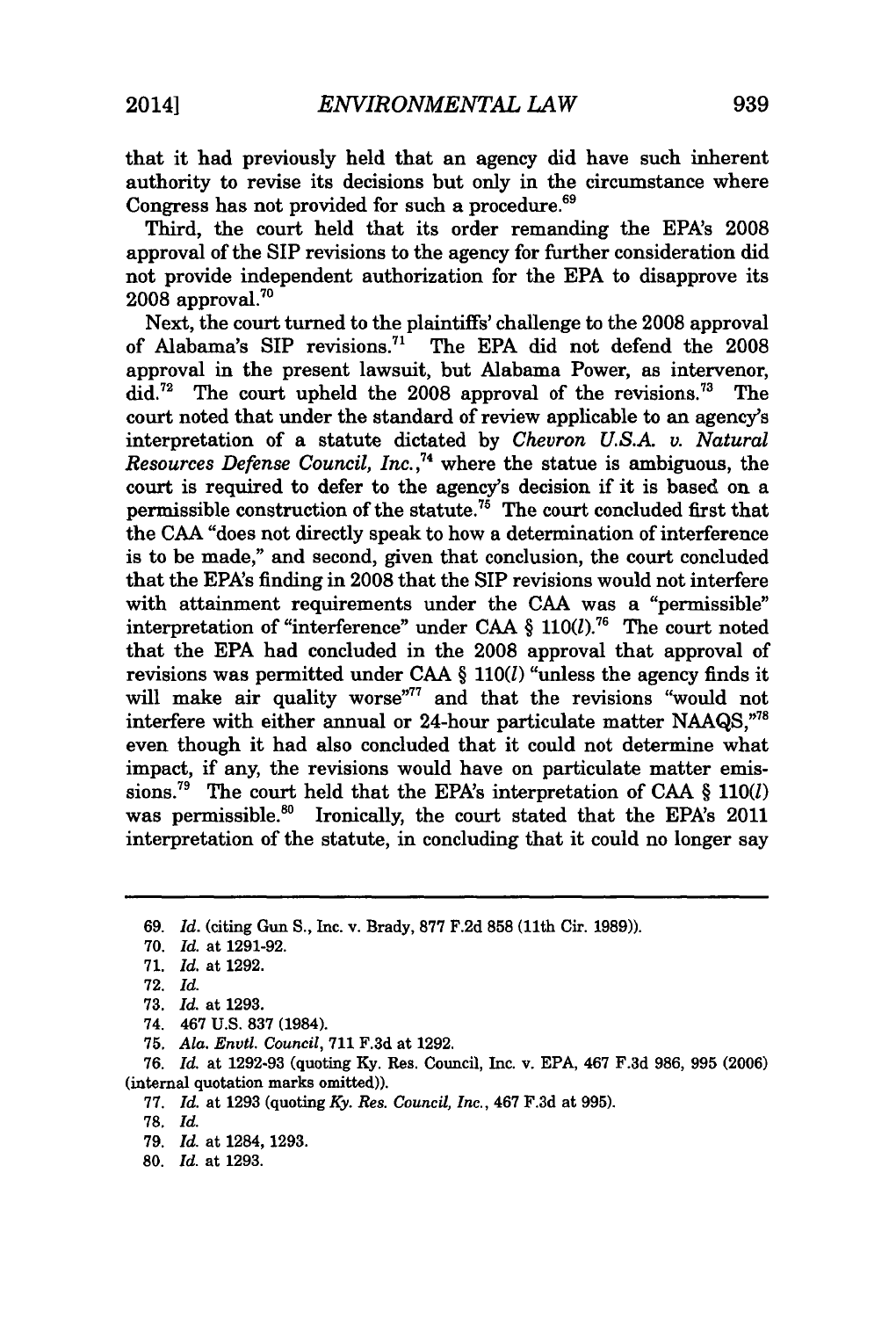with certainty that the revisions would not interfere with maintaining **NAAQS,** was also a permissible interpretation and that the court would "pass no judgment" on it. $81$  The court noted that there can be more than one permissible interpretation, and that it would defer to an agency's interpretation even if the favored interpretation represented "a dramatic shift in EPA policy."<sup>82</sup>

The court's choice of the EPA's **2008** approval over the 2011 disapproval based on *Chevron* deference is interesting because in most circumstances the agency's interpretation at issue represents the agency's thencurrent position. For example, in *Friends of the Everglades v. South Florida Water Management District,"* cited **by** the Eleventh Circuit in support of its decision favoring the **2008** approval, the South Florida Water Management District was sued over its failure to obtain a permit under the Clean Water Act  $(CWA)^{84}$  for moving water containing pollutants from canals it managed into Lake Okeechobee, an activity that, at least arguably, required a permit under the CWA.<sup>85</sup> Between the decision of the United States District Court for the Southern District of Florida requiring the agency to obtain a permit and the Eleventh Circuit's review of that decision on appeal, the **EPA** promulgated a new regulation specifically excepting such activity from the permit requirement.<sup>86</sup> The Eleventh Circuit deferred to the new rule, despite much persuasive authority against it, as a permissible interpretation of an ambiguous provision of the CWA. $^{87}$  Although the EPA's regulation at issue in *Friends of the Everglades* seems to defy common sense, the court's decision can at least be understood as deference to the agency's current position on the issue. In *Alabama Environmental Council,* in contrast, the court prefers the agency's older interpretation (which perhaps not coincidently dates from the same political era as the agency interpretation it favored in *Friends of the Everglades)* over the agency's most recent interpretation despite indicating that both interpretations are, or at least could be, permissible." **Of** course, the easy answer here is that once the court had held that the EPA's 2011 disapproval was unauthorized, it technically was not before the court as an alternative permissible interpretation of **CAA** *§ 110(l),* and thus the court took pains

**<sup>81.</sup>** *Id.*

**<sup>82.</sup>** *Id.* (quoting Friends of Everglades v. **S.** Fla. Water Mgmt. Dist., **570 F.3d** 1210, **1219** (11th Cir. **2009)).**

**<sup>83. 570</sup> F.3d** 1210 (11th Cir. **2009).**

<sup>84.</sup> **33 U.S.C. H§ 1251-1387** (2012).

**<sup>85.</sup>** *Friends of the Everglades,* **570 F.3d** at 1210.

**<sup>86.</sup>** *Id.* at **1213, 1218.**

**<sup>87.</sup>** *Id.* at **1228.**

**<sup>88. 711</sup> F.3d** at 1294.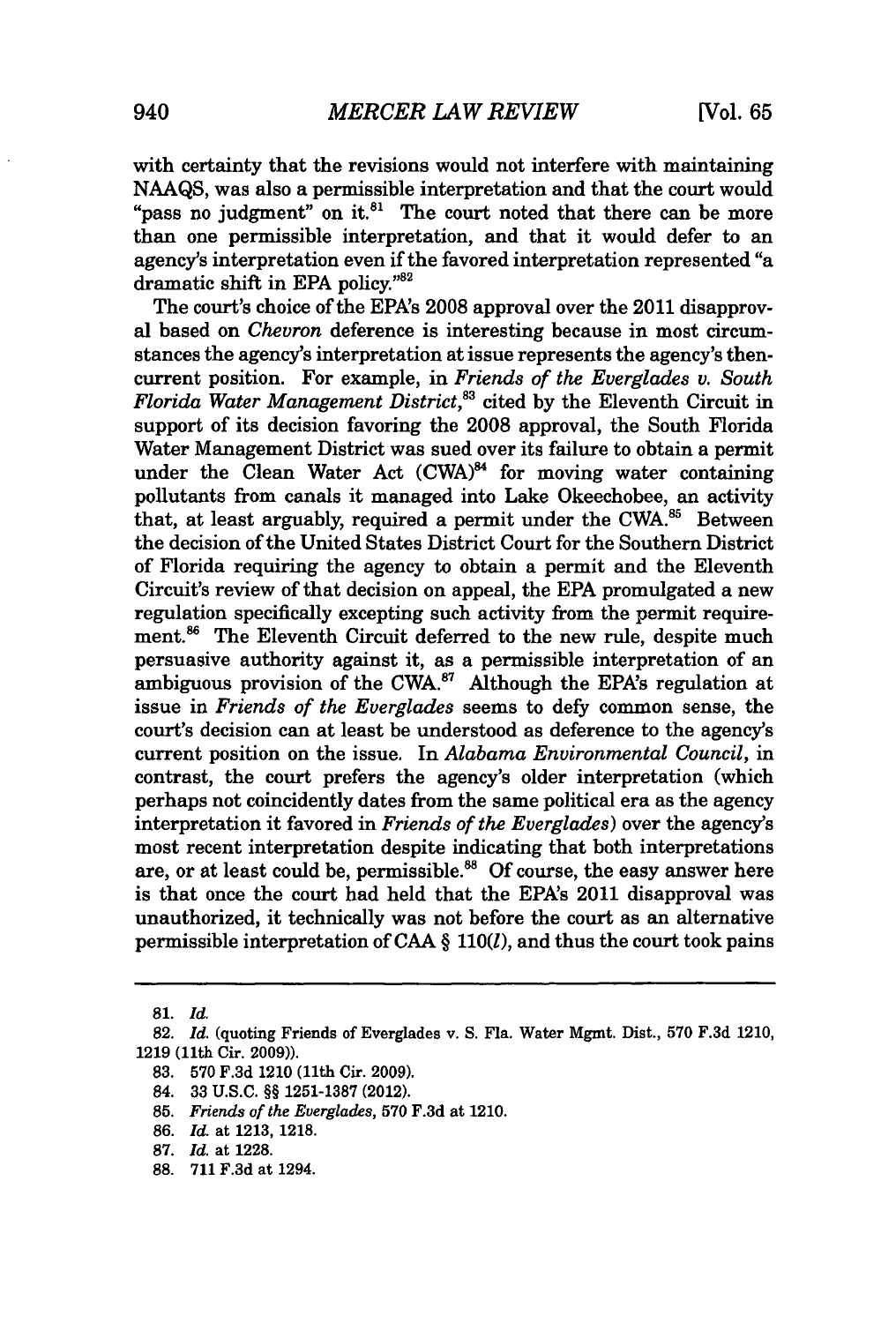to "pass no judgment" on it from that standpoint. $8^9$  Still, the 2011 disapproval provides a fairly clear indication that the **EPA** no longer believes it made the correct decision in approving Alabama's **SIP** revisions in **2008,** and an argument could be made that that interpretation, even if not in a form the court considers acceptable, is entitled to deference.

In *United States v. Alabama Power Co.*<sup>90</sup> a long-running dispute between Alabama Power and the **EPA** (referred to in the case as the "government") over modifications Alabama Power made to three of its coal-fired power plants between **1985** and **1997,** the Eleventh Circuit held that the government's expert testimony as to the effect of the modifications on emissions from the plants was admissible as part of the government's case to show that the modifications were "major modifications" under the **CAA."** The.court reversed the decision of the United States District Court for the Northern District of Alabama, which had excluded the testimony as the result of a challenge under *Daubert v. Merrell Dow Pharmaceuticals, Inc."*

The case concerned three units in Alabama Power's system and whether the modifications that Alabama Power made to the plants constituted "major modification[s]" under the **CAA;93** if so, Alabama Power would have been required to obtain performance review and permits before making the modifications, which it did not do. $94$  At one of its units, Alabama Power changed the method of air flow within the plant. At the two other units, Alabama Power replaced boiler components. The purpose of each of these modifications was to reduce the amount of time that the units were inoperative due to equipment breakdowns. As the court noted, the less time a unit is inoperable, the more time it is available to operate, and thus the more emissions it can produce.<sup>95</sup>

94. *Ala. Power Co.,* **730 F.3d** at **1281.**

**95.** *Id.* at **1281-82.**

**<sup>89.</sup>** *See id. at* **1293.**

**<sup>90. 730</sup> F.3d 1278** (11th Cir. **2013).**

**<sup>91.</sup>** *Id.* at **1285.**

**<sup>92.</sup>** *Id. at* **1282;** *see also Daubert,* **509 U.S.** at **579.**

**<sup>93.</sup>** *Ala. Power Co.,* **730 F.3d** *at* **1281.** Operators of new major sources of air pollution constructed after **1977,** and any existing major source undergoing a "major modification," must obtain pre-construction permits under the **CAA** that place limits on pollutants they emit. *Id.* A "major modification" to a source comprises physical or operational changes to the source that result in a "significant net emissions increase" from the source. *Id.*  $($ quoting  $40$  C.F.R.  $\S$   $52.21(b)(2)(i)$   $(2014)$ ). "Routine maintenance, repair and replacement" activities are not modifications. 40 C.F.R. **§** 52.21(b)(2)(iii)(a) (2014).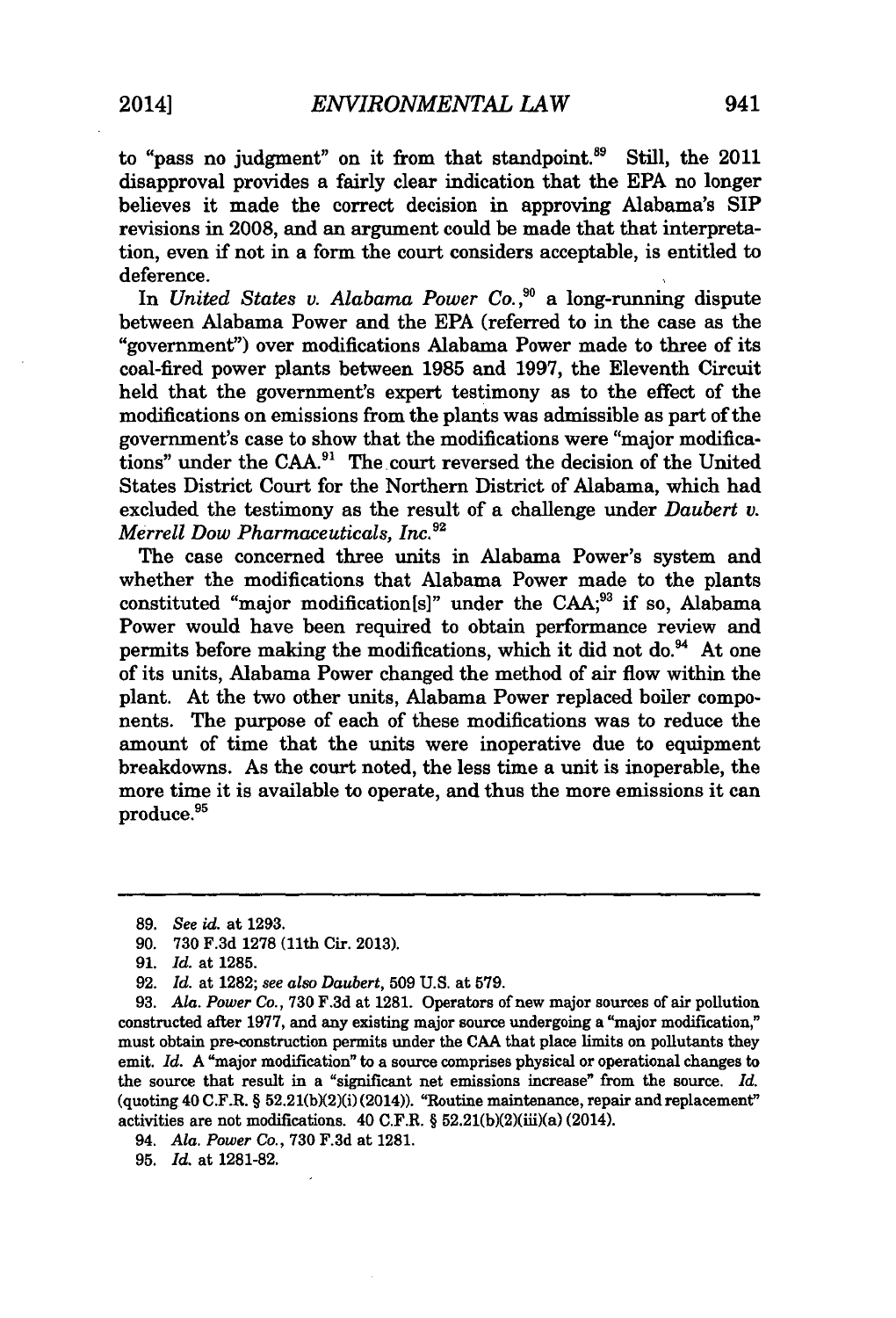The type of units involved in the case are known as cycling units--that is, their function within the power generation system is to come online and generate power during regular periods of higher power usage in the system.96 Cycling units are "operated on a regular or fairly regular basis, but not continuously," unlike so-called baseload units, which operate continuously at **full** capacity."

In its case before the district court, the government proposed to introduce the testimony of its experts, a power plant reliability engineer, Robert Koppe, and an environmental permitting engineer, Dr. Ranajit Sahu, to show that at the time it undertook the respective work on each of its plants, Alabama Power reasonably should have expected that the modifications would result in significant net increases of regulated emissions at the plants and thus should have applied for permits prior<br>to making the modifications. The experts' studies (hereinafter the The experts' studies (hereinafter the Koppe-Sahu model), which were based in part on studies conducted **by** Alabama Power itself of the expected effect on availability and power generation of the modifications, purported to show that at the time Alabama Power undertook the modifications at each of the plants in question, Alabama Power knew or expected that as a result of the modifications the plants would be available to operate for a greater period than prior to the modifications, and, crucially, that Alabama Power would actually operate the plants during the newly available time.<sup>98</sup> As a result of the increased operation, the plants' increased emissions would include a "significant net increase" of sulfur dioxide and nitrogen oxide, regulated pollutants under the **CAA."**

In the *Daubert* challenge, the district court concluded that the Koppe-Sahu model was unreliable when applied to cycling plants, such as the ones at issue in the case, and excluded the testimony, because the experts' "presumption that an increase in a facility's annual capacity will result in a proportionately equal increase in its output is only valid if the facility is operated virtually continuously at the highest level of output possible"-in other words, as in a baseload plant.<sup>100</sup> The district court relied on and applied the reasoning from *United States v. Cinergy Corp.*,<sup>101</sup> where the Seventh Circuit reached the same conclu-

**<sup>96.</sup>** United States v. Ala. Power Co., **773** F. Supp. **2d** 1250, 1253-54 **(N.D.** Ala. 2011).

*<sup>97.</sup> Ala. Power Co.,* **730 F.3d** at **1285** (quoting United States v. Cinergy Corp., **623 F.3d** 455, 459 (7th Cir. 2010)).

**<sup>98.</sup>** *Id.* at **1280-83.**

*<sup>99.</sup> Id.* at 1284.

*<sup>100.</sup> Id.* (quoting *Ala. Power Co.,* **773** F. Supp. **2d** at **1258).**

**<sup>101. 623</sup> F.3d** 455 (7th Cir. 2010).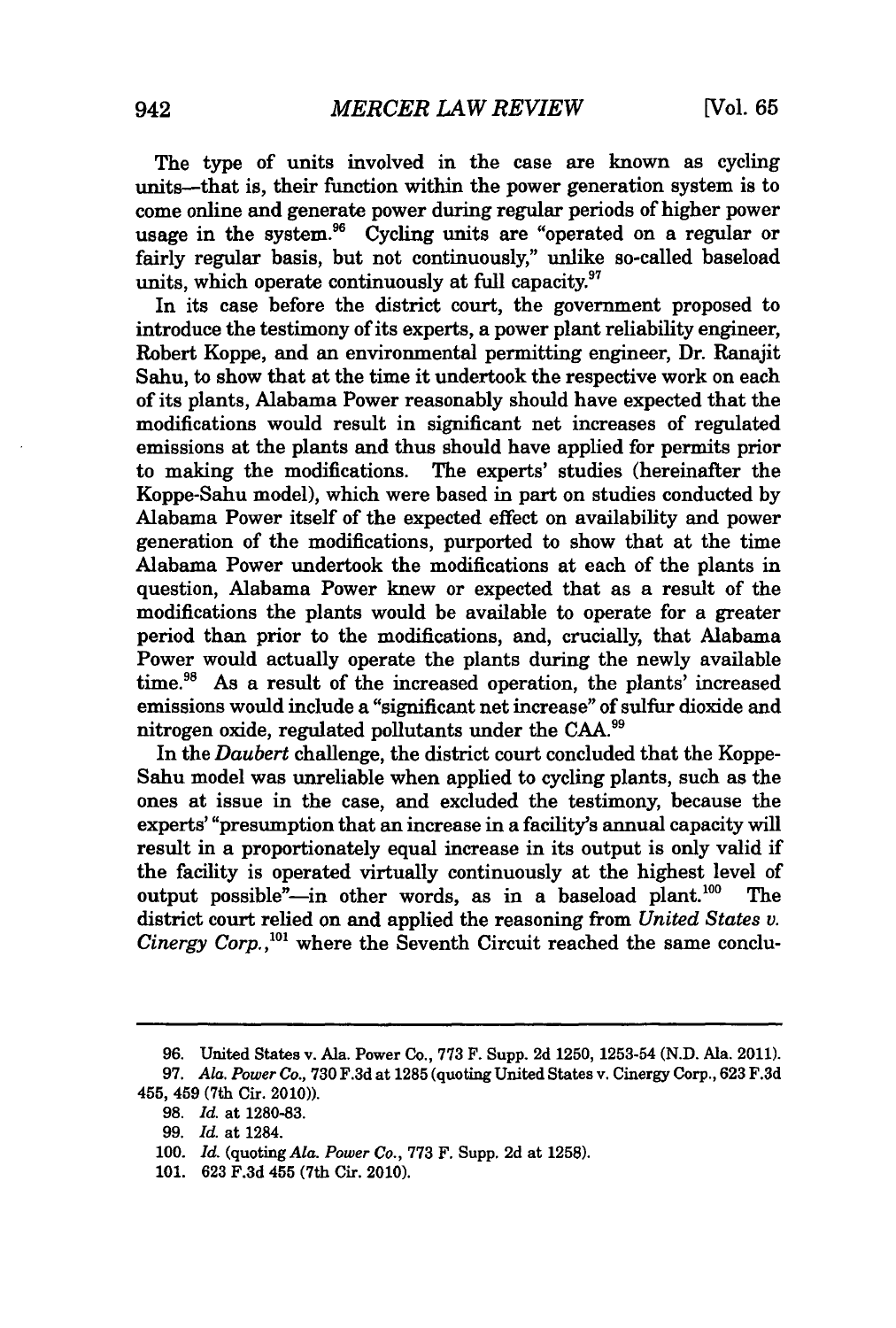sion about similar expert testimony applied to cycling units.<sup>102</sup> The gist of the court's reasoning was that with a cycling plant (that is, one whose output is increased and decreased according to fluctuating demand on the power grid but does not run continuously at full capacity) there can be no presumption that an increase in the time a plant is available to be operated would necessarily result in an increase in the time the plant is actually operated. $103$ 

The Eleventh Circuit disagreed, concluding that the Koppe-Sahu model could be used to estimate emissions from cycling units.<sup>104</sup> The court held that the district court abused its discretion in excluding the experts' testimony.<sup>105</sup> The court noted that in *Cinergy Corp.*, the The court noted that in *Cinergy Corp.*, the Seventh Circuit held that testimony similar to the Koppe-Sahu model was unreliable for a cycling plant "[wlithout expert testimony to support an estimate of actual emissions caused by the modifications."<sup>106</sup> The court then noted that in *Cinergy Corp.,* the government's expert testimony was insufficient to show increased actual emissions from the plants at issue; in contrast, in the present case, the court concluded that Koppe and Sahu "submitted ample evidence" to support a conclusion about actual emissions from the plants following the modifications. $^{107}$ 

In particular, the court noted, Koppe had testified at the *Daubert* hearing that in his opinion, the Koppe-Sahu model could be applied to a cycling unit if three conditons were met:

**(1)** that the unit, assuming the modification provides additional hours of unit availability, will actually use the additional available hours; (2) that the unit will not spend more time in reserve shutdown in the future [than] it did in the past; and **(3)** that the output factor for the unit will not decrease.<sup>108</sup>

The district court had not rejected the applicability of these factors per se, but instead concluded that there was no evidence that these were met because the government had only demonstrated that the factors were met at the plants at issue "by the *ipse dixit* of the expert[s]."<sup>109</sup> The Eleventh Circuit concluded that the district court's conclusion as to the lack of supporting evidence was clearly erroneous.<sup>110</sup> In its

<sup>102.</sup> *Ala. Power Co.,* **730 F.3d** at 1284.

**<sup>103.</sup>** *Id.* at **1285.**

<sup>104.</sup> *Id.* at **1288.**

**<sup>105.</sup>** *Id.* at 1284.

**<sup>106.</sup>** *Id.* at **1285** (emphasis omitted) (quoting *Cinergy Corp.,* **623 F.3d** at 460).

**<sup>107.</sup>** *Id.*

**<sup>108.</sup>** *Id.*

**<sup>109.</sup>** *Id.* (quoting *Ala. Power Co.,* **773** F. Supp. **2d** at **1259** n.14).

**<sup>110.</sup>** *Id.* at **1285-86.**